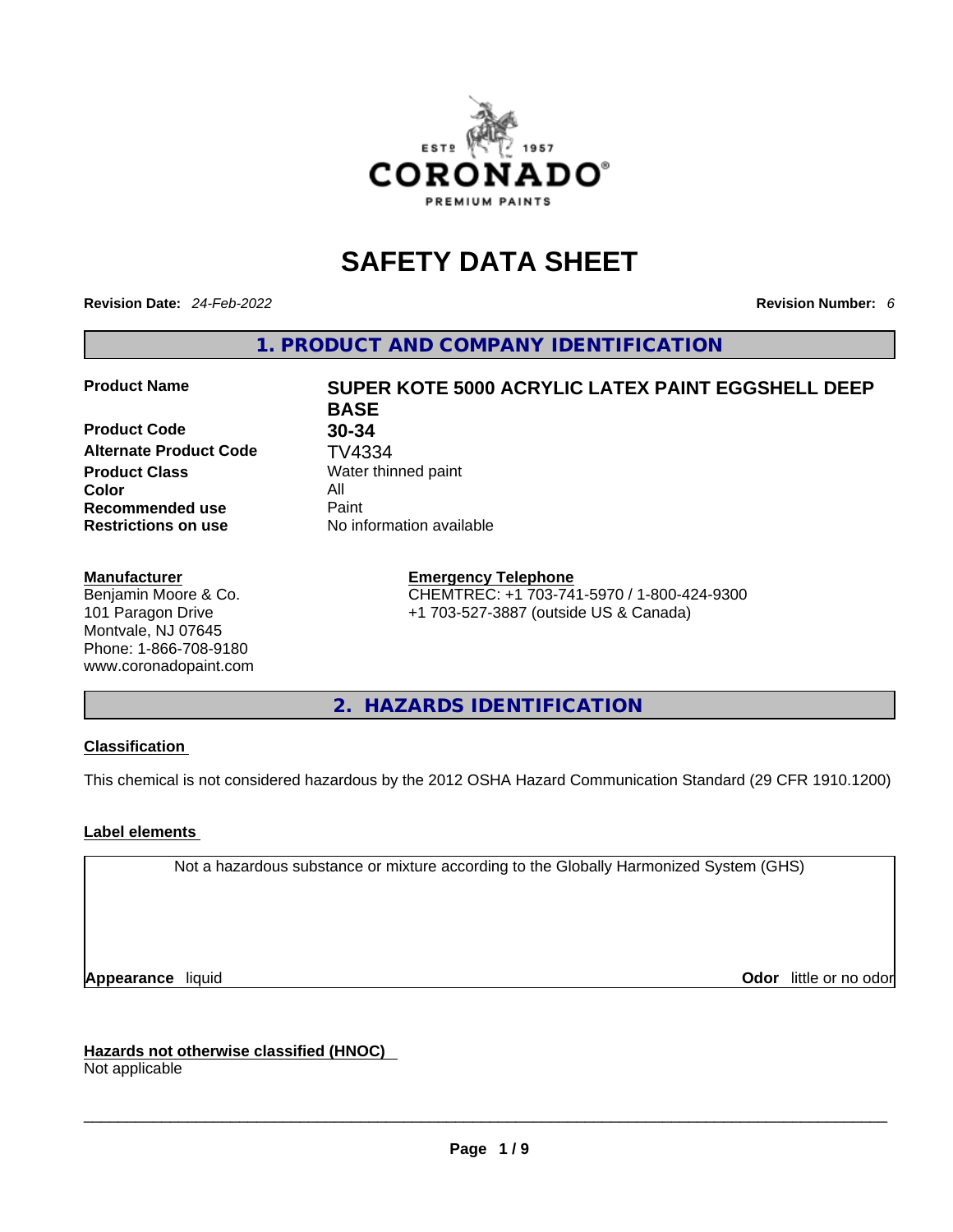#### **Other information**

No information available

 **WARNING:** This product contains isothiazolinone compounds at levels of <0.1%. These substances are biocides commonly found in most paints and a variety of personal care products as a preservative. Certain individuals may be sensitive or allergic to these substances, even at low levels.

# **3. COMPOSITION INFORMATION ON COMPONENTS**

| <b>Chemical name</b> | <b>CAS No.</b> | Weight-%  |
|----------------------|----------------|-----------|
| Limestone            | 1317-65-3      | $10 - 15$ |
| Titanium dioxide     | 13463-67-7     | $5 - 10$  |
| Kaolin               | 1332-58-7      | - 5       |
| Nepheline syenite    | 37244-96-5     | - 5       |

|                                                  | 4. FIRST AID MEASURES                                                                                    |
|--------------------------------------------------|----------------------------------------------------------------------------------------------------------|
| <b>General Advice</b>                            | No hazards which require special first aid measures.                                                     |
| <b>Eye Contact</b>                               | Rinse thoroughly with plenty of water for at least 15 minutes and consult a<br>physician.                |
| <b>Skin Contact</b>                              | Wash off immediately with soap and plenty of water while removing all<br>contaminated clothes and shoes. |
| <b>Inhalation</b>                                | Move to fresh air. If symptoms persist, call a physician.                                                |
| Ingestion                                        | Clean mouth with water and afterwards drink plenty of water. Consult a physician<br>if necessary.        |
| <b>Most Important</b><br><b>Symptoms/Effects</b> | None known.                                                                                              |
| <b>Notes To Physician</b>                        | Treat symptomatically.                                                                                   |
|                                                  | 5. FIRE-FIGHTING MEASURES                                                                                |

| <b>Suitable Extinguishing Media</b>                   | Use extinguishing measures that are appropriate to local<br>circumstances and the surrounding environment.                                   |
|-------------------------------------------------------|----------------------------------------------------------------------------------------------------------------------------------------------|
| Protective equipment and precautions for firefighters | As in any fire, wear self-contained breathing apparatus<br>pressure-demand, MSHA/NIOSH (approved or equivalent)<br>and full protective gear. |
| <b>Specific Hazards Arising From The Chemical</b>     | Closed containers may rupture if exposed to fire or<br>extreme heat.                                                                         |
| Sensitivity to mechanical impact                      | No.                                                                                                                                          |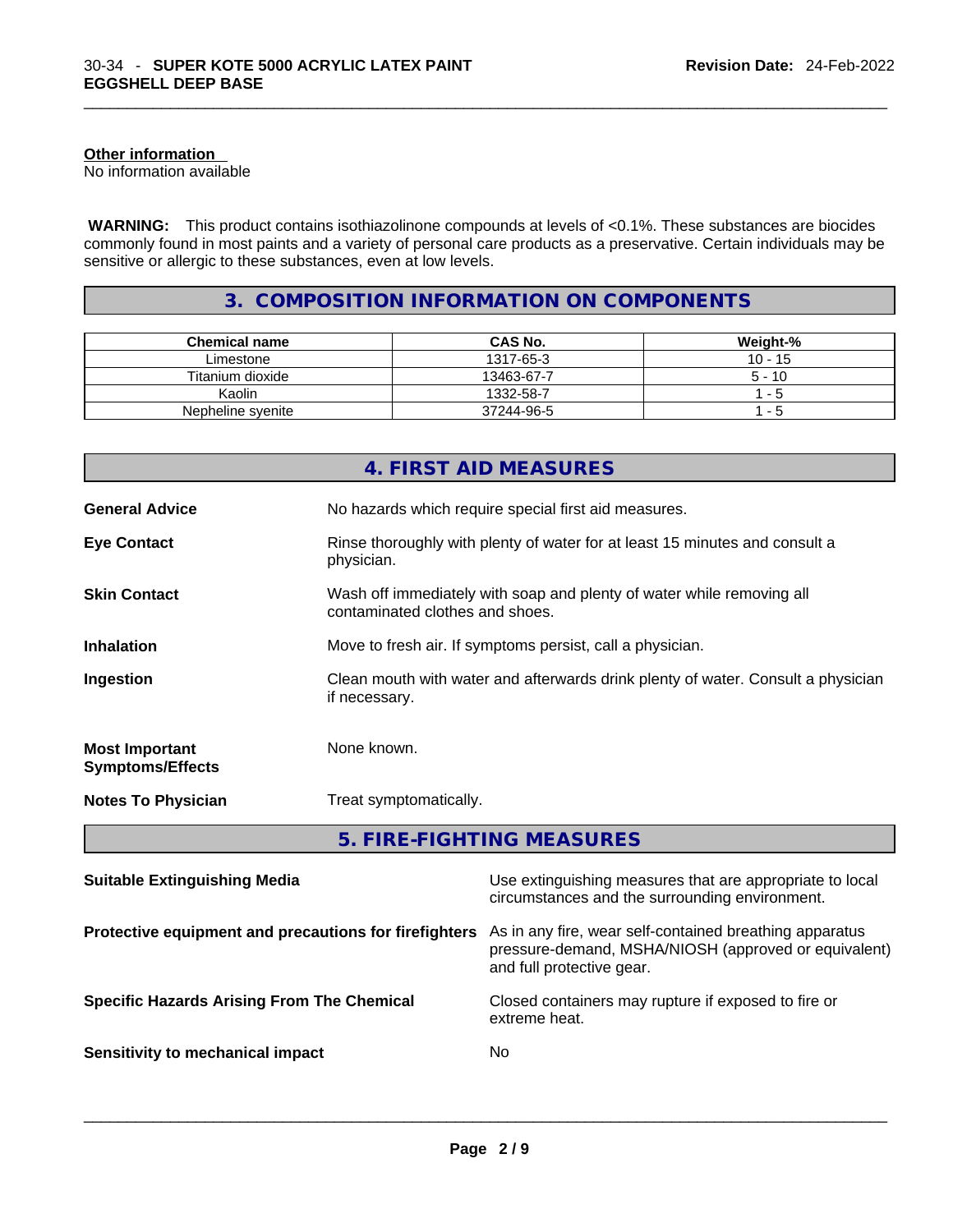| Sensitivity to static discharge                                                  |                        | No.                                                |                                |
|----------------------------------------------------------------------------------|------------------------|----------------------------------------------------|--------------------------------|
| <b>Flash Point Data</b><br>Flash point (°F)<br>Flash Point (°C)<br><b>Method</b> |                        | Not applicable<br>Not applicable<br>Not applicable |                                |
| <b>Flammability Limits In Air</b>                                                |                        |                                                    |                                |
| Lower flammability limit:<br><b>Upper flammability limit:</b>                    |                        | Not applicable<br>Not applicable                   |                                |
| <b>NFPA</b><br>Health: 1                                                         | <b>Flammability: 0</b> | <b>Instability: 0</b>                              | <b>Special:</b> Not Applicable |

#### **NFPA Legend**

- 0 Not Hazardous
- 1 Slightly
- 2 Moderate
- 3 High
- 4 Severe

*The ratings assigned are only suggested ratings, the contractor/employer has ultimate responsibilities for NFPA ratings where this system is used.* 

*Additional information regarding the NFPA rating system is available from the National Fire Protection Agency (NFPA) at www.nfpa.org.* 

# **6. ACCIDENTAL RELEASE MEASURES**

| <b>Personal Precautions</b>      | Avoid contact with skin, eyes and clothing. Ensure adequate ventilation.                                                                                                         |
|----------------------------------|----------------------------------------------------------------------------------------------------------------------------------------------------------------------------------|
| <b>Other Information</b>         | Prevent further leakage or spillage if safe to do so.                                                                                                                            |
| <b>Environmental precautions</b> | See Section 12 for additional Ecological Information.                                                                                                                            |
| <b>Methods for Cleaning Up</b>   | Soak up with inert absorbent material. Sweep up and shovel into suitable<br>containers for disposal.                                                                             |
|                                  | 7. HANDLING AND STORAGE                                                                                                                                                          |
| <b>Handling</b>                  | Avoid contact with skin, eyes and clothing. Avoid breathing vapors, spray mists or<br>sanding dust. In case of insufficient ventilation, wear suitable respiratory<br>equipment. |
| <b>Storage</b>                   | Keep container tightly closed. Keep out of the reach of children.                                                                                                                |

#### **Incompatible Materials** No information available

## **8. EXPOSURE CONTROLS/PERSONAL PROTECTION**

#### **Exposure Limits**

| <b>Chemical</b><br>name | <b>ACGIH T'</b><br>.<br>. . | OCUA DEI<br>--                              |
|-------------------------|-----------------------------|---------------------------------------------|
| ∟imestone               | N/E                         | T1111<br>. .<br>→ mα/mi<br>VV/<br><b>ື່</b> |
|                         |                             | <b>TWA</b><br>ma/m <sup>3</sup><br>ັ        |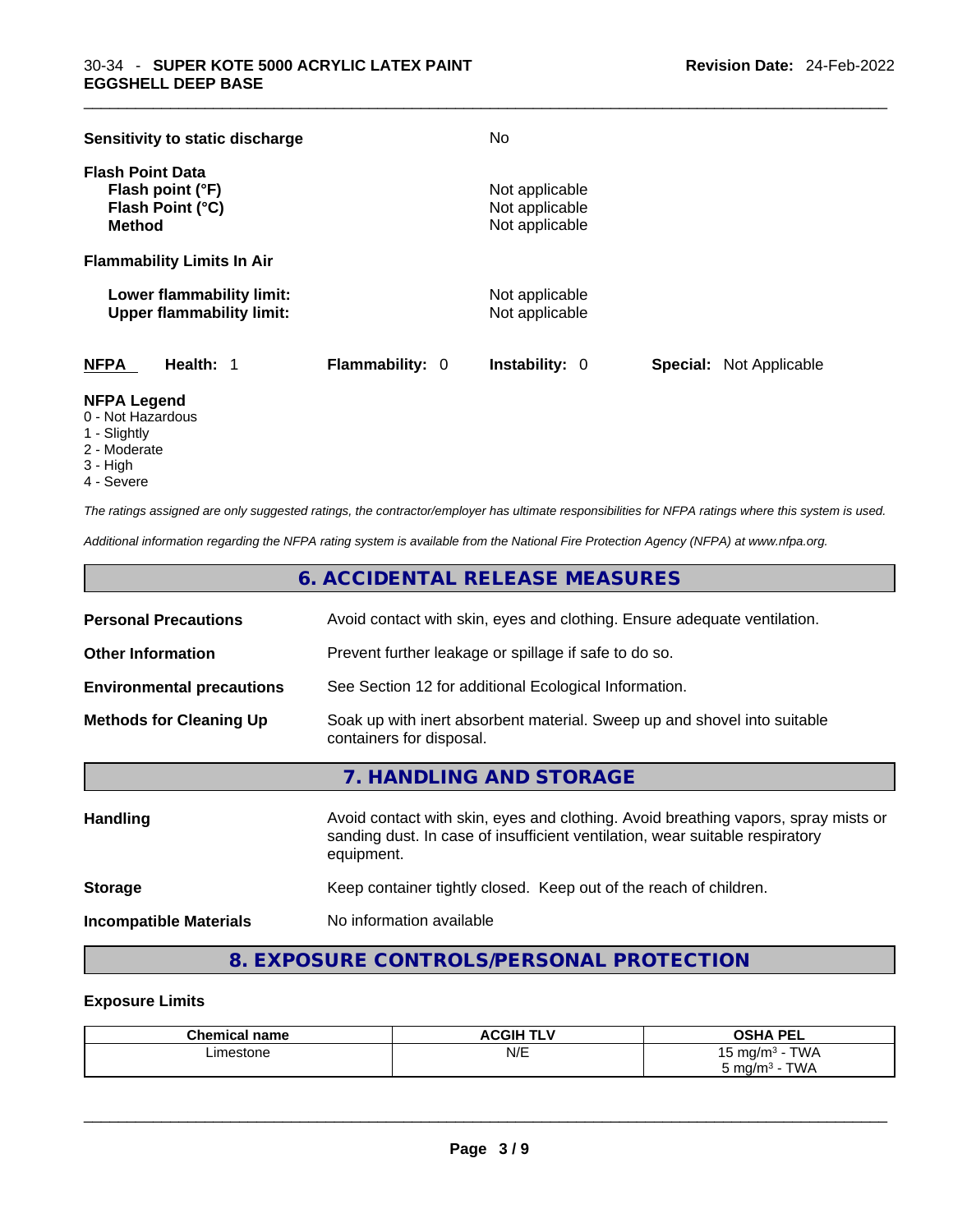| Titanium dioxide | TWA: $10 \text{ ma/m}^3$                   | 15 mg/m $3$ - TWA          |
|------------------|--------------------------------------------|----------------------------|
| Kaolin           | TWA: $2 \text{ mg/m}^3$ particulate matter | 15 mg/m <sup>3</sup> - TWA |
|                  | containing no asbestos and <1%             | $5 \text{ mg/m}^3$ - TWA   |
|                  | crystalline silica, respirable particulate |                            |
|                  | matter                                     |                            |

#### **Legend**

ACGIH - American Conference of Governmental Industrial Hygienists Exposure Limits OSHA - Occupational Safety & Health Administration Exposure Limits N/E - Not Established

| <b>Engineering Measures</b> |  | En: |
|-----------------------------|--|-----|
|-----------------------------|--|-----|

sure adequate ventilation, especially in confined areas.

# **Personal Protective Equipment**

| <b>Eye/Face Protection</b>    | Safety glasses with side-shields.                                                                                                   |
|-------------------------------|-------------------------------------------------------------------------------------------------------------------------------------|
| <b>Skin Protection</b>        | Protective gloves and impervious clothing.                                                                                          |
| <b>Respiratory Protection</b> | In case of insufficient ventilation wear suitable respiratory equipment.                                                            |
| <b>Hygiene Measures</b>       | Avoid contact with skin, eyes and clothing. Remove and wash contaminated<br>clothing before re-use. Wash thoroughly after handling. |

### **9. PHYSICAL AND CHEMICAL PROPERTIES**

| Appearance                           | liquid                   |
|--------------------------------------|--------------------------|
| Odor                                 | little or no odor        |
| <b>Odor Threshold</b>                | No information available |
| Density (Ibs/gal)                    | $10.3 - 10.7$            |
| <b>Specific Gravity</b>              | $1.23 - 1.28$            |
| рH                                   | No information available |
| <b>Viscosity (cps)</b>               | No information available |
| Solubility(ies)                      | No information available |
| <b>Water solubility</b>              | No information available |
| <b>Evaporation Rate</b>              | No information available |
| Vapor pressure                       | No information available |
| <b>Vapor density</b>                 | No information available |
| Wt. % Solids                         | $45 - 55$                |
| Vol. % Solids                        | $30 - 40$                |
| Wt. % Volatiles                      | $45 - 55$                |
| <b>Vol. % Volatiles</b>              | $60 - 70$                |
| <b>VOC Regulatory Limit (g/L)</b>    | < 50                     |
| <b>Boiling Point (°F)</b>            | 212                      |
| <b>Boiling Point (°C)</b>            | 100                      |
| Freezing point (°F)                  | 32                       |
| <b>Freezing Point (°C)</b>           | $\Omega$                 |
| Flash point (°F)                     | Not applicable           |
| Flash Point (°C)                     | Not applicable           |
| Method                               | Not applicable           |
| Flammability (solid, gas)            | Not applicable           |
| <b>Upper flammability limit:</b>     | Not applicable           |
| Lower flammability limit:            | Not applicable           |
| <b>Autoignition Temperature (°F)</b> | No information available |
| <b>Autoignition Temperature (°C)</b> | No information available |
| Decomposition Temperature (°F)       | No information available |
|                                      |                          |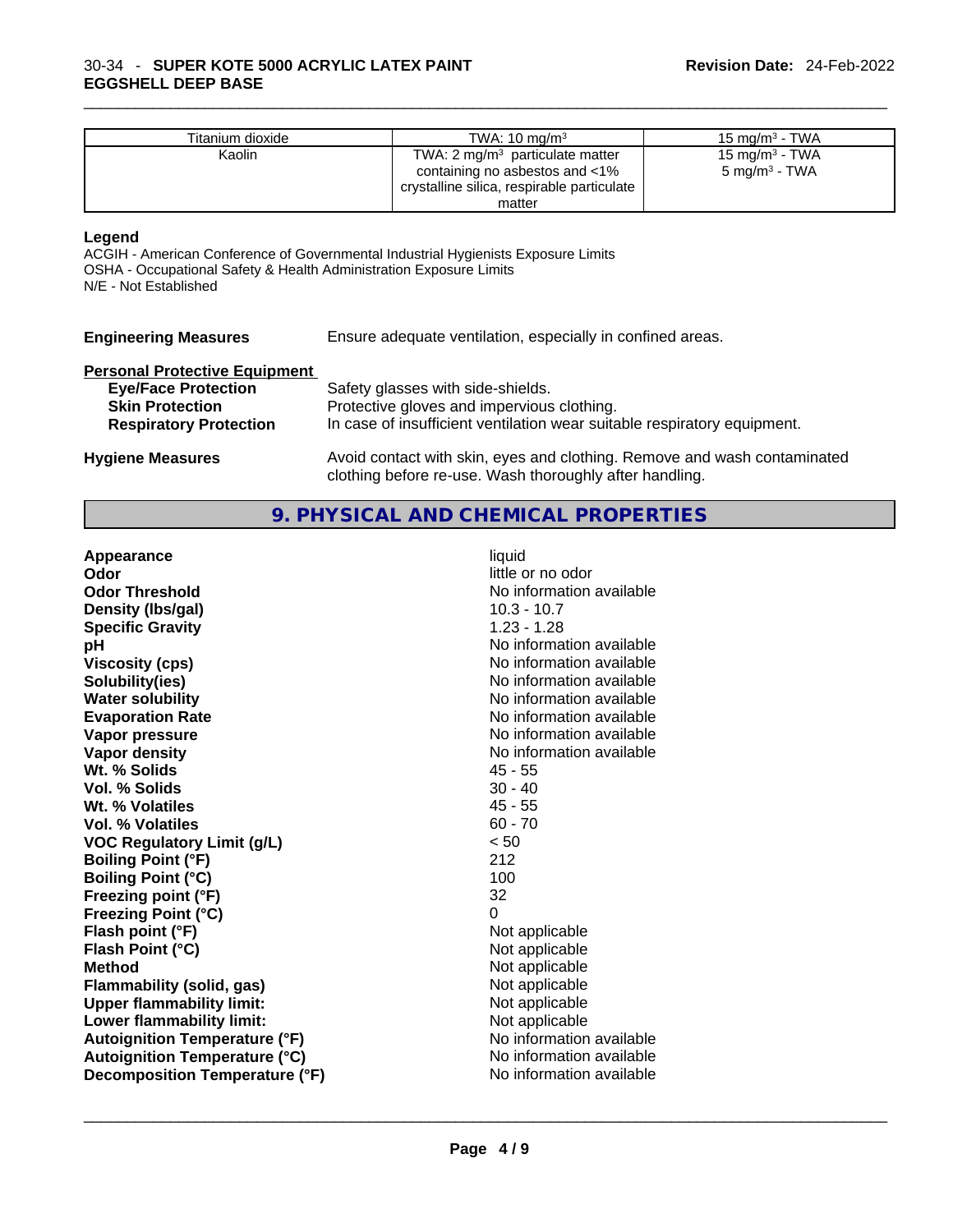**Decomposition Temperature (°C)** No information available **Partition coefficient** 

#### **10. STABILITY AND REACTIVITY**

| Not Applicable                           |
|------------------------------------------|
| Stable under normal conditions.          |
| Prevent from freezing.                   |
| No materials to be especially mentioned. |
| None under normal use.                   |
| None under normal conditions of use.     |
|                                          |

## **11. TOXICOLOGICAL INFORMATION**

#### **Product Information**

# **Information on likely routes of exposure Principal Routes of Exposure** Eye contact, skin contact and inhalation. **Acute Toxicity Product Information** No information available **<u>Symptoms related to the physical, chemical and toxicological characteristics</u> Symptoms** No information available **Delayed and immediate effects as well as chronic effects from short and long-term exposure Eye contact** May cause slight irritation. **Skin contact** Substance may cause slight skin irritation. Prolonged or repeated contact may dry skin and cause irritation. **Inhalation May cause irritation of respiratory tract. Ingestion Ingestion may cause gastrointestinal irritation**, nausea, vomiting and diarrhea. **Sensitization No information available Neurological Effects** No information available.<br>
Mutagenia Effects Na information available.

| No information available. |
|---------------------------|
| No information available. |
| No information available. |
| No information available. |
| No information available. |
| No information available. |
| No information available. |
| No information available  |
|                           |

**Numerical measures of toxicity**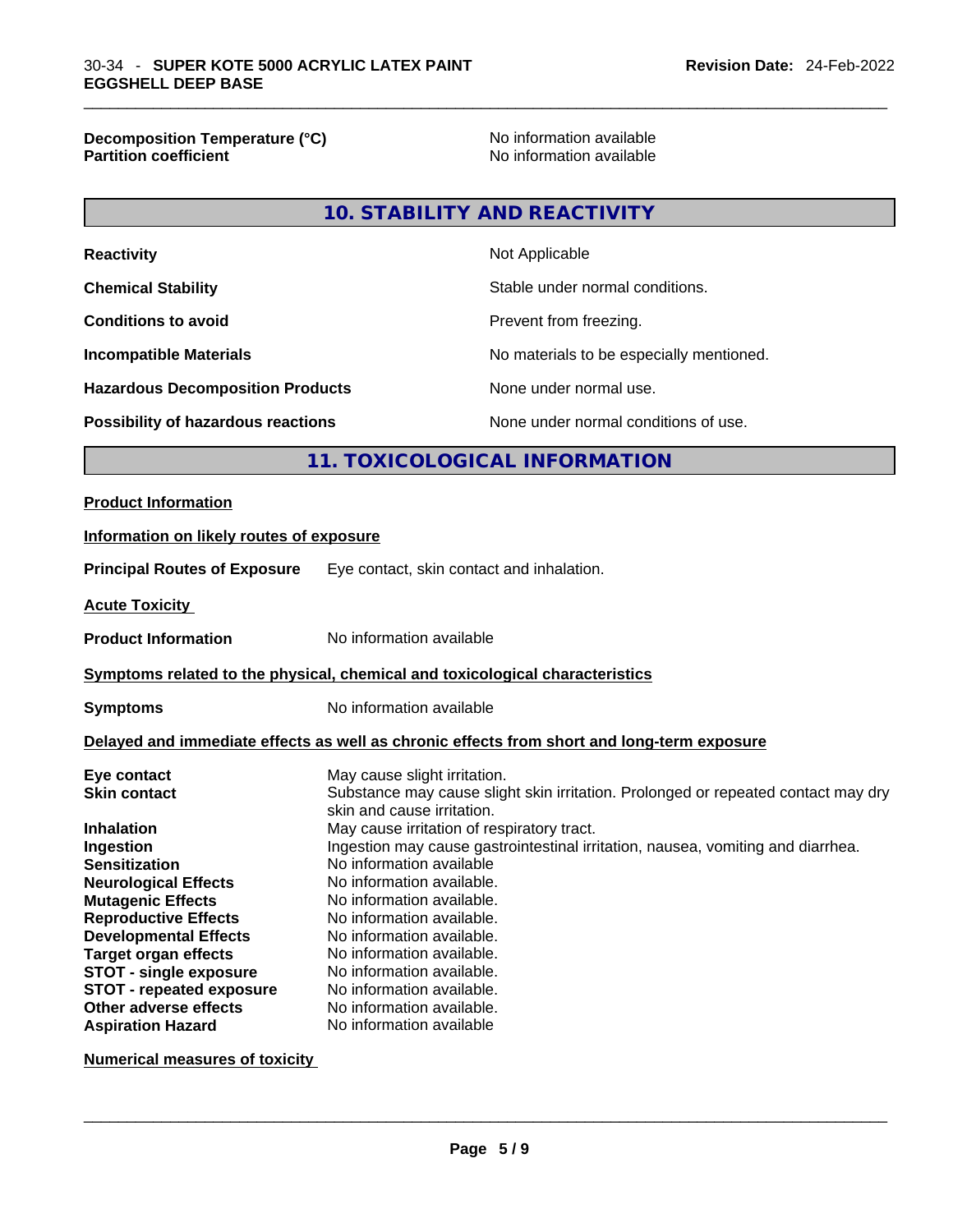#### **The following values are calculated based on chapter 3.1 of the GHS document**

**ATEmix (oral)** 179182 mg/kg

#### **Component Information**

| Chemical name                  | Oral LD50             | Dermal LD50          | Inhalation LC50 |
|--------------------------------|-----------------------|----------------------|-----------------|
| Titanium dioxide<br>13463-67-7 | $> 10000$ mg/kg (Rat) |                      | . .             |
| Kaolin<br>1332-58-7            | $>$ 5000 mg/kg (Rat)  | $>$ 5000 mg/kg (Rat) |                 |

#### **Chronic Toxicity**

#### **Carcinogenicity**

*The information below indicates whether each agency has listed any ingredient as a carcinogen:.* 

| <b>Chemical name</b> | <b>IARC</b>          | <b>NTP</b> | OSHA   |
|----------------------|----------------------|------------|--------|
|                      | Possible Human<br>2Β |            | Listed |
| Titanium<br>dioxide  | Carcinoɑen           |            |        |

• Although IARC has classified titanium dioxide as possibly carcinogenic to humans (2B), their summary concludes: "No significant exposure to titanium dioxide is thought to occur during the use of products in which titanium dioxide is bound to other materials, such as paint."

#### **Legend**

IARC - International Agency for Research on Cancer NTP - National Toxicity Program OSHA - Occupational Safety & Health Administration

**12. ECOLOGICAL INFORMATION** 

#### **Ecotoxicity Effects**

The environmental impact of this product has not been fully investigated.

#### **Product Information**

#### **Acute Toxicity to Fish**

No information available

#### **Acute Toxicity to Aquatic Invertebrates**

No information available

**Acute Toxicity to Aquatic Plants**

No information available

#### **Persistence / Degradability**

No information available.

#### **Bioaccumulation**

There is no data for this product.

# **Mobility in Environmental Media**

No information available. \_\_\_\_\_\_\_\_\_\_\_\_\_\_\_\_\_\_\_\_\_\_\_\_\_\_\_\_\_\_\_\_\_\_\_\_\_\_\_\_\_\_\_\_\_\_\_\_\_\_\_\_\_\_\_\_\_\_\_\_\_\_\_\_\_\_\_\_\_\_\_\_\_\_\_\_\_\_\_\_\_\_\_\_\_\_\_\_\_\_\_\_\_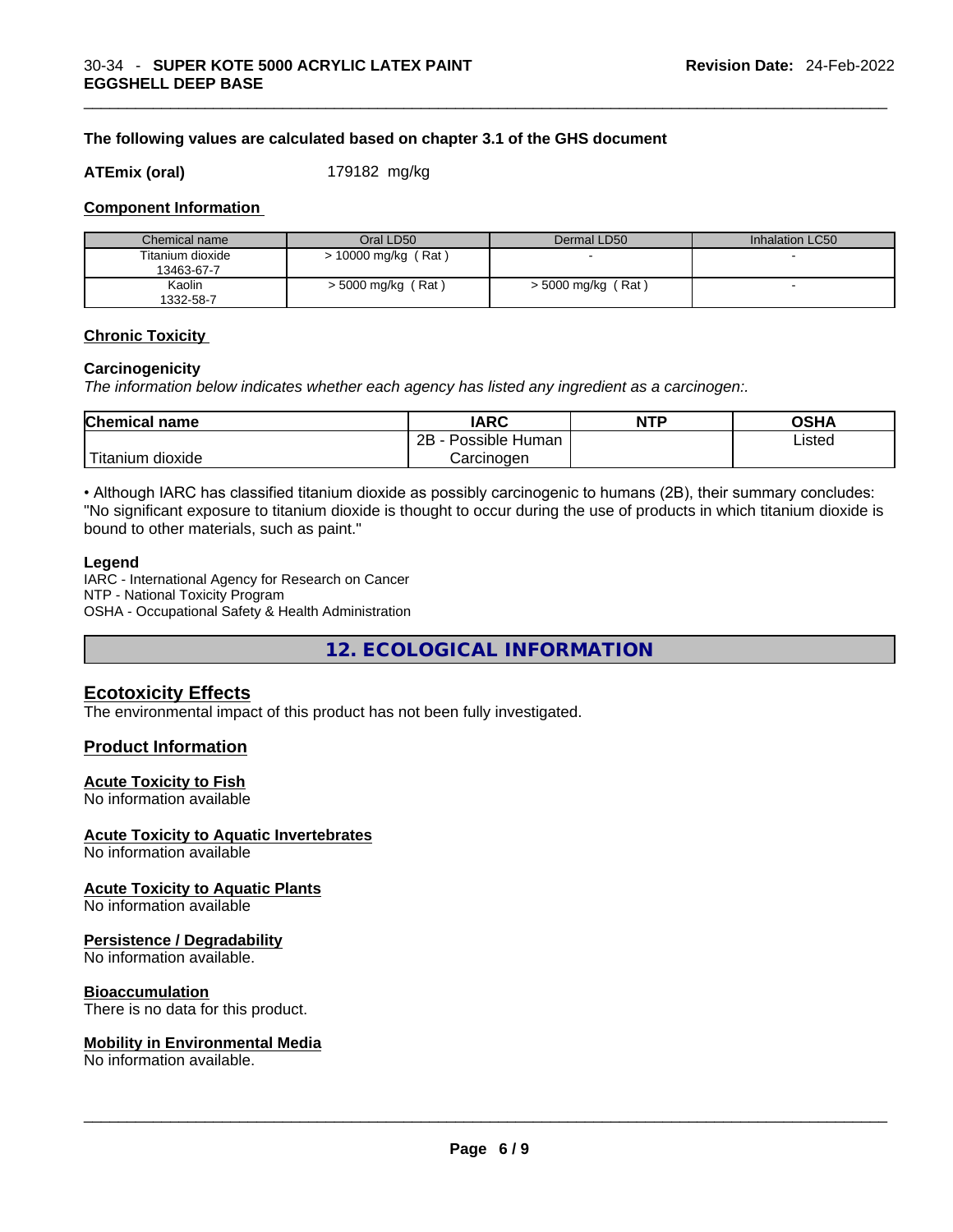**Ozone** No information available

### **Component Information**

#### **Acute Toxicity to Fish**

Titanium dioxide  $LC50: > 1000$  mg/L (Fathead Minnow - 96 hr.)

#### **Acute Toxicity to Aquatic Invertebrates**

No information available

#### **Acute Toxicity to Aquatic Plants**

No information available

|                                                                                                                                                                            | 13. DISPOSAL CONSIDERATIONS                                                                                                                                                                                               |  |  |  |
|----------------------------------------------------------------------------------------------------------------------------------------------------------------------------|---------------------------------------------------------------------------------------------------------------------------------------------------------------------------------------------------------------------------|--|--|--|
| <b>Waste Disposal Method</b>                                                                                                                                               | Dispose of in accordance with federal, state, and local regulations. Local<br>requirements may vary, consult your sanitation department or state-designated<br>environmental protection agency for more disposal options. |  |  |  |
|                                                                                                                                                                            | 14. TRANSPORT INFORMATION                                                                                                                                                                                                 |  |  |  |
| <b>DOT</b>                                                                                                                                                                 | Not regulated                                                                                                                                                                                                             |  |  |  |
| <b>ICAO/IATA</b>                                                                                                                                                           | Not regulated                                                                                                                                                                                                             |  |  |  |
| <b>IMDG / IMO</b>                                                                                                                                                          | Not regulated                                                                                                                                                                                                             |  |  |  |
|                                                                                                                                                                            | <b>15. REGULATORY INFORMATION</b>                                                                                                                                                                                         |  |  |  |
| <b>International Inventories</b>                                                                                                                                           |                                                                                                                                                                                                                           |  |  |  |
| <b>TSCA: United States</b><br><b>DSL: Canada</b>                                                                                                                           | Yes - All components are listed or exempt.<br>Yes - All components are listed or exempt.                                                                                                                                  |  |  |  |
| <b>Federal Regulations</b>                                                                                                                                                 |                                                                                                                                                                                                                           |  |  |  |
| SARA 311/312 hazardous categorization<br>Acute health hazard<br><b>Chronic Health Hazard</b><br>Fire hazard<br>Sudden release of pressure hazard<br><b>Reactive Hazard</b> | <b>No</b><br><b>No</b><br>No.<br><b>No</b><br>No                                                                                                                                                                          |  |  |  |

#### **SARA 313**

Section 313 of Title III of the Superfund Amendments and Reauthorization Act of 1986 (SARA). This product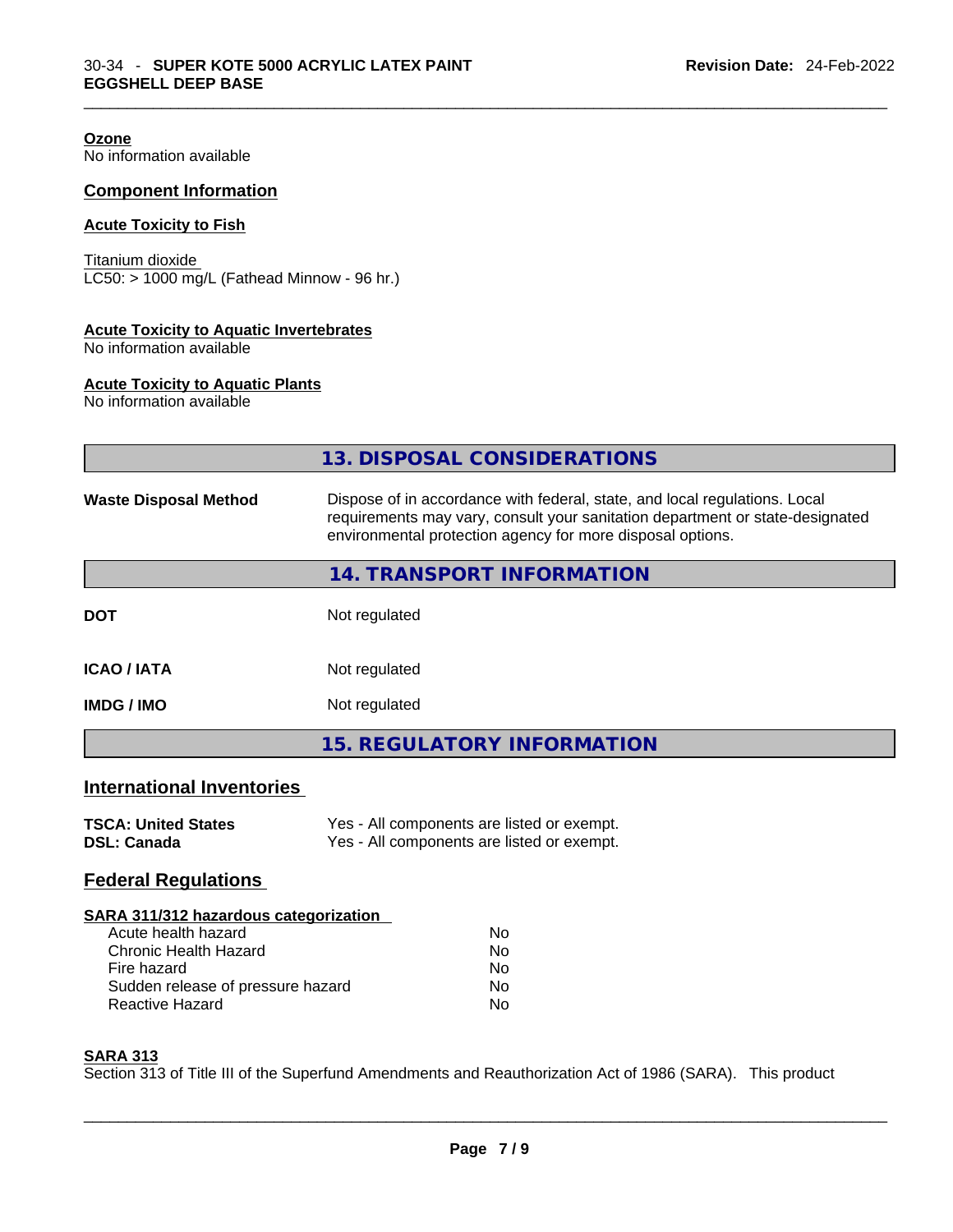contains a chemical or chemicals which are subject to the reporting requirements of the Act and Title 40 of the Code of Federal Regulations, Part 372:

*None*

#### **Clean Air Act,Section 112 Hazardous Air Pollutants (HAPs) (see 40 CFR 61)**

This product contains the following HAPs:

*None*

## **US State Regulations**

#### **California Proposition 65**

**A WARNING:** This product can expose you to chemicals including Titanium dioxide, which are known to the State of California to cause cancer, and Ethylene glycol which are known to the State of California to cause birth defects or other reproductive harm. For more information go to www.P65Warnings.ca.gov

#### **State Right-to-Know**

| <b>Chemical name</b> | <b>Massachusetts</b> | <b>New Jersey</b> | Pennsylvania |
|----------------------|----------------------|-------------------|--------------|
| Limestone            |                      |                   |              |
| Titanium dioxide     |                      |                   |              |
| Kaolin               |                      |                   |              |

#### **Legend**

X - Listed

| 16. OTHER INFORMATION |  |
|-----------------------|--|
|-----------------------|--|

| HMIS -                                                                     | Health: 1 | <b>Flammability: 0</b> | <b>Reactivity: 0</b> | $PPE: -$                                                                                                                                      |
|----------------------------------------------------------------------------|-----------|------------------------|----------------------|-----------------------------------------------------------------------------------------------------------------------------------------------|
| <b>HMIS Legend</b>                                                         |           |                        |                      |                                                                                                                                               |
| 0 - Minimal Hazard                                                         |           |                        |                      |                                                                                                                                               |
| 1 - Slight Hazard                                                          |           |                        |                      |                                                                                                                                               |
| 2 - Moderate Hazard                                                        |           |                        |                      |                                                                                                                                               |
| 3 - Serious Hazard                                                         |           |                        |                      |                                                                                                                                               |
| 4 - Severe Hazard                                                          |           |                        |                      |                                                                                                                                               |
| * - Chronic Hazard                                                         |           |                        |                      |                                                                                                                                               |
| X - Consult your supervisor or S.O.P. for "Special" handling instructions. |           |                        |                      |                                                                                                                                               |
| present under the actual normal conditions of use.                         |           |                        |                      | Note: The PPE rating has intentionally been left blank. Choose appropriate PPE that will protect employees from the hazards the material will |

*Caution: HMISÒ ratings are based on a 0-4 rating scale, with 0 representing minimal hazards or risks, and 4 representing significant hazards or risks. Although HMISÒ ratings are not required on MSDSs under 29 CFR 1910.1200, the preparer, has chosen to provide them. HMISÒ ratings are to be used only in conjunction with a fully implemented HMISÒ program by workers who have received appropriate HMISÒ training. HMISÒ is a registered trade and service mark of the NPCA. HMISÒ materials may be purchased exclusively from J. J. Keller (800) 327-6868.*